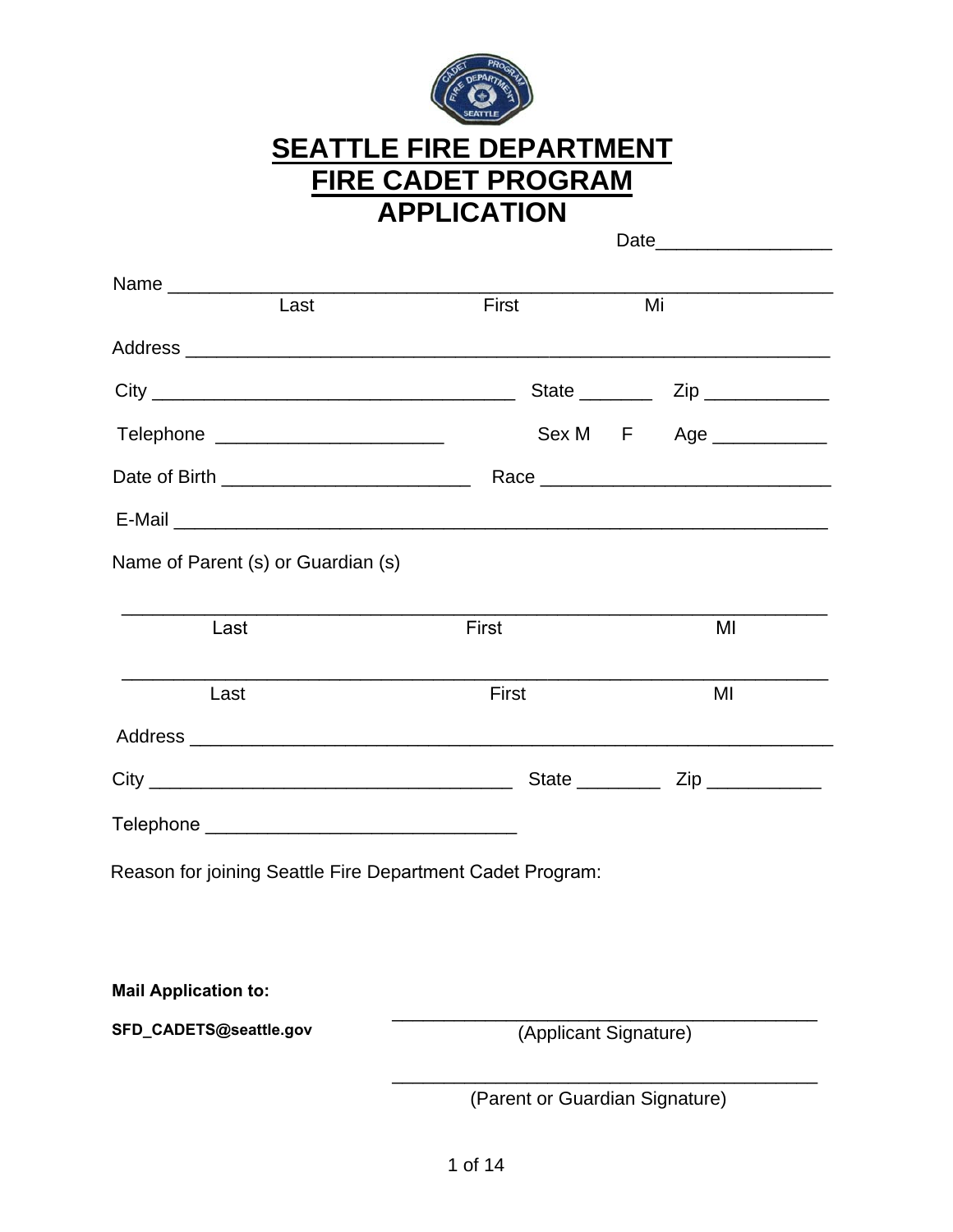What does teamwork mean to you?

How do you deal with stress?

What do you do for physical fitness and how many times a week do you workout?

What are your greatest strengths and weaknesses?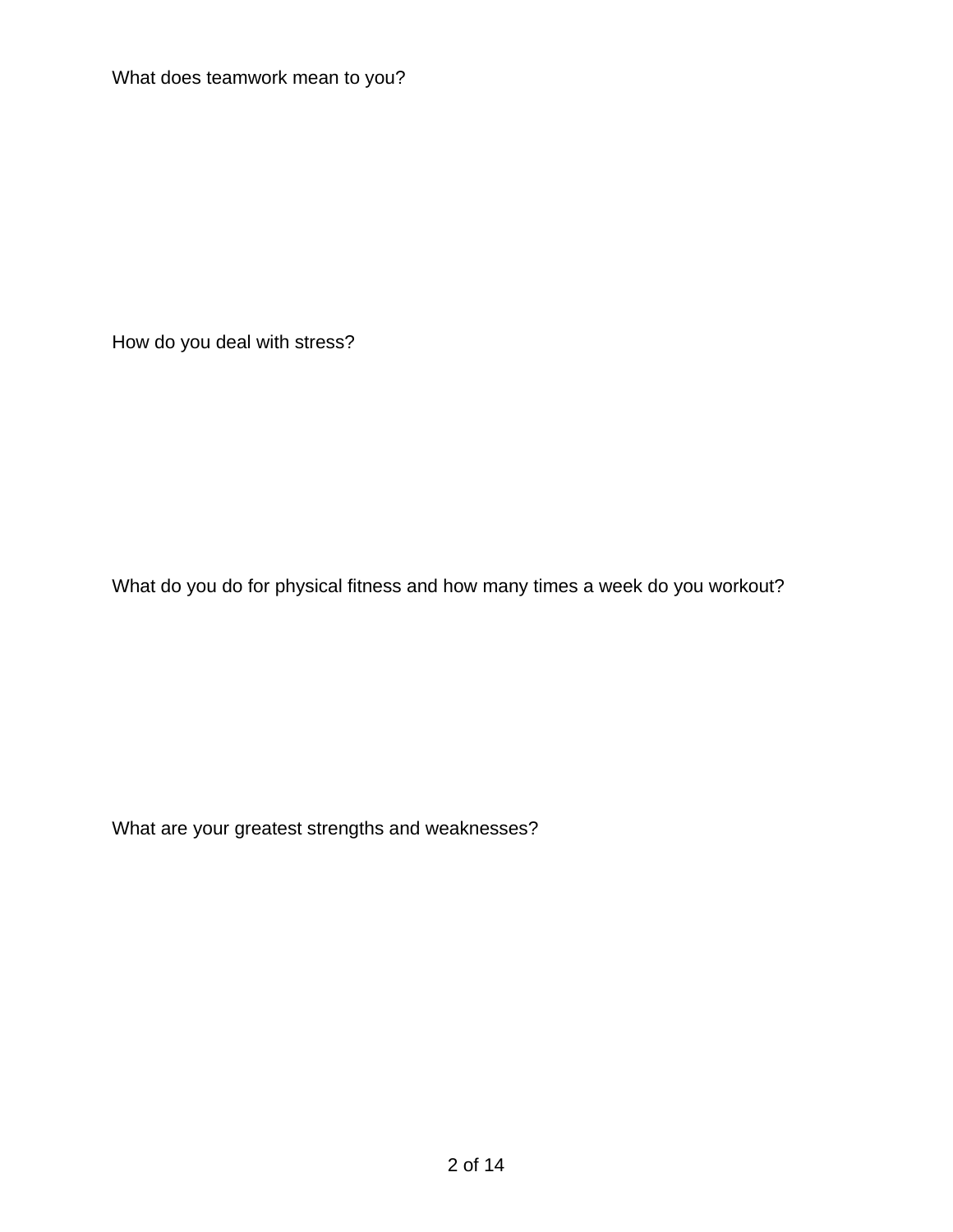Describe a time you where in a leadership role, and how did you perform in that role?

Describe a challenge you have overcome and describe how you overcame the challenge?

What are some examples of how you work with diverse groups?

What are the challenges you face working in a team or group and how do you use teamwork to resolve the problem?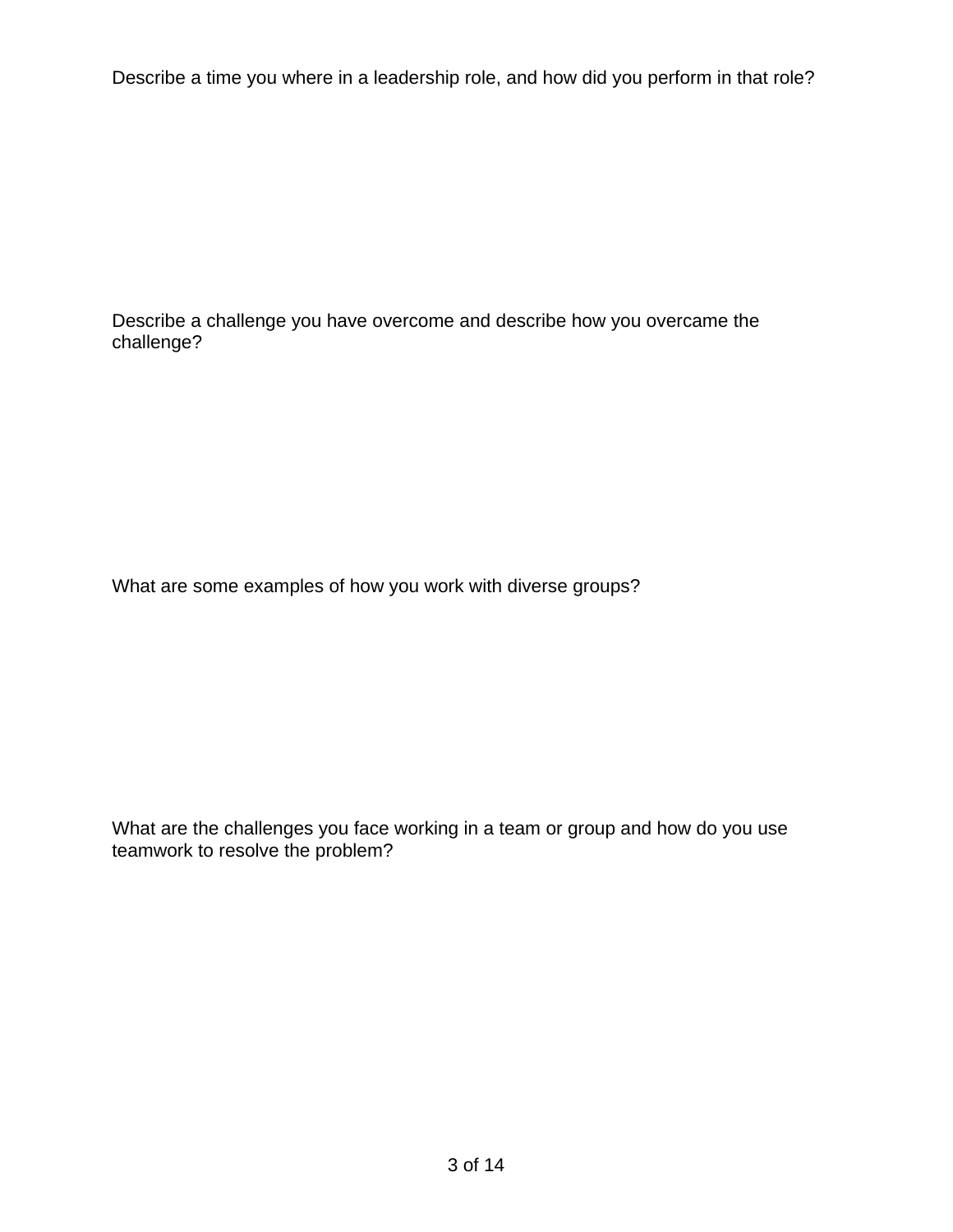How do you react and deal with panic and/or traumatic situations of your own or that of others?

How do you believe you react to criticism, regardless of whether you believe it to be constructive or unwarranted? Do you believe that criticism is reasonable or necessary? Why or why not?

Tell us why you should be selected over other similarly qualified applicants?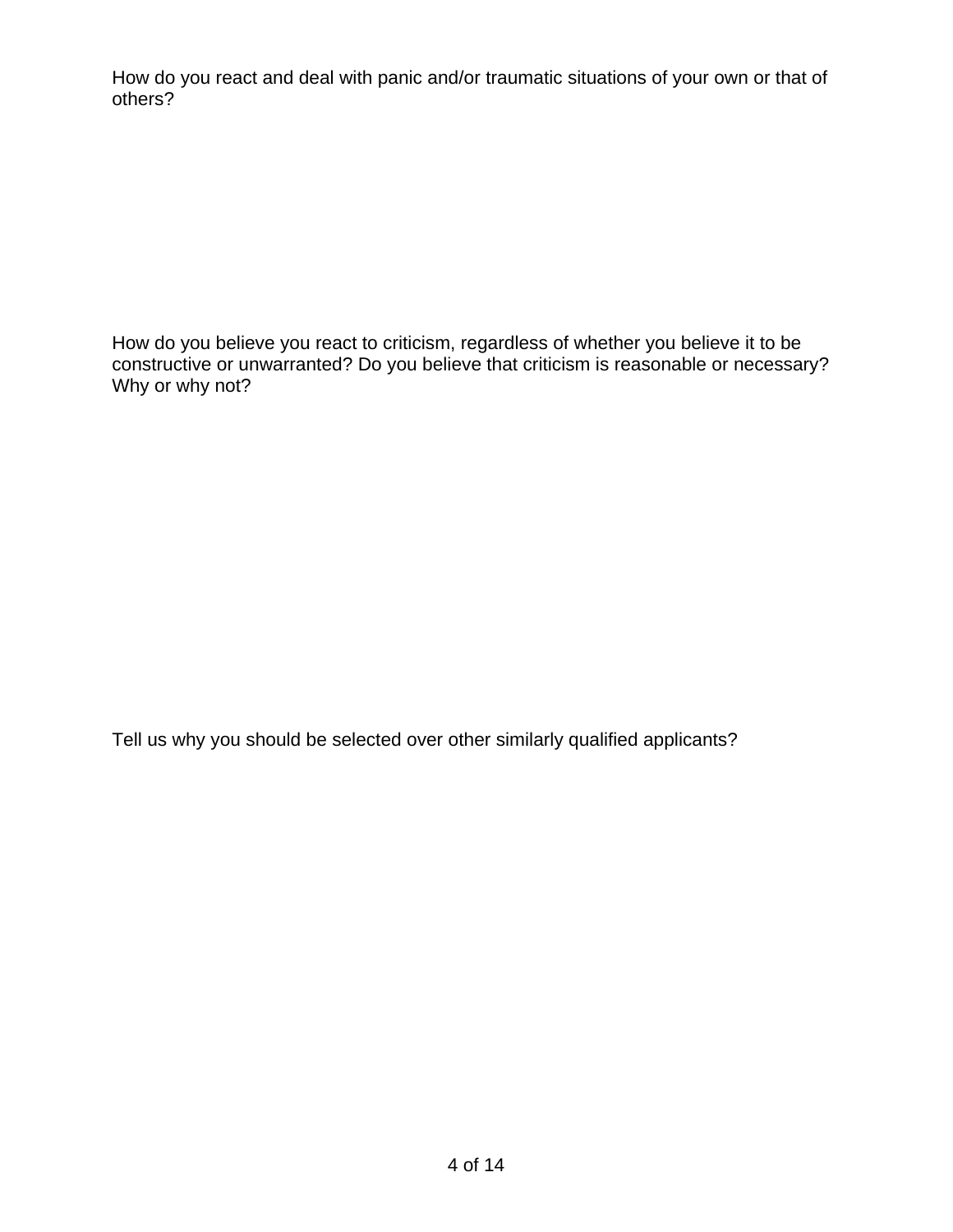## **PERMISSION TO CONDUCT A RECORDS CHECK**

As an applicant for the Seattle Fire Department Cadet Program, I hereby authorize the Seattle Fire Department to conduct a criminal history records check, including convictions, pending charges and outstanding warrants. I understand that this criminal history check is being conducted due to the nature of the training given at the Seattle Fire Department Cadet Program.

I understand that all available criminal records will be checked and that the information will be used in determining eligibility of applicants for the Cadet Program. All information is to remain confidential as required by Washington and Federal statutes.

| Signature of Applicant                                      | Date |      |  |
|-------------------------------------------------------------|------|------|--|
|                                                             |      |      |  |
| Signature of Parent/Guardian (if applicant is under age 18) |      | Date |  |
|                                                             |      |      |  |

#### **REQUIREMENT:**

List all personal, public internet web sites and e-mail addresses that you (applicant) have (i.e. MySpace, Face book, Twitter, Yahoo, Hotmail, etc.) below.

List all Fire Service, Fire Department, Fire Cadet Programs, Fire Explorer Programs, and Fire Science Programs affiliations you presently have or have had and list the general contact information (Phone numbers, e-mail addresses, etc.) with such organizations.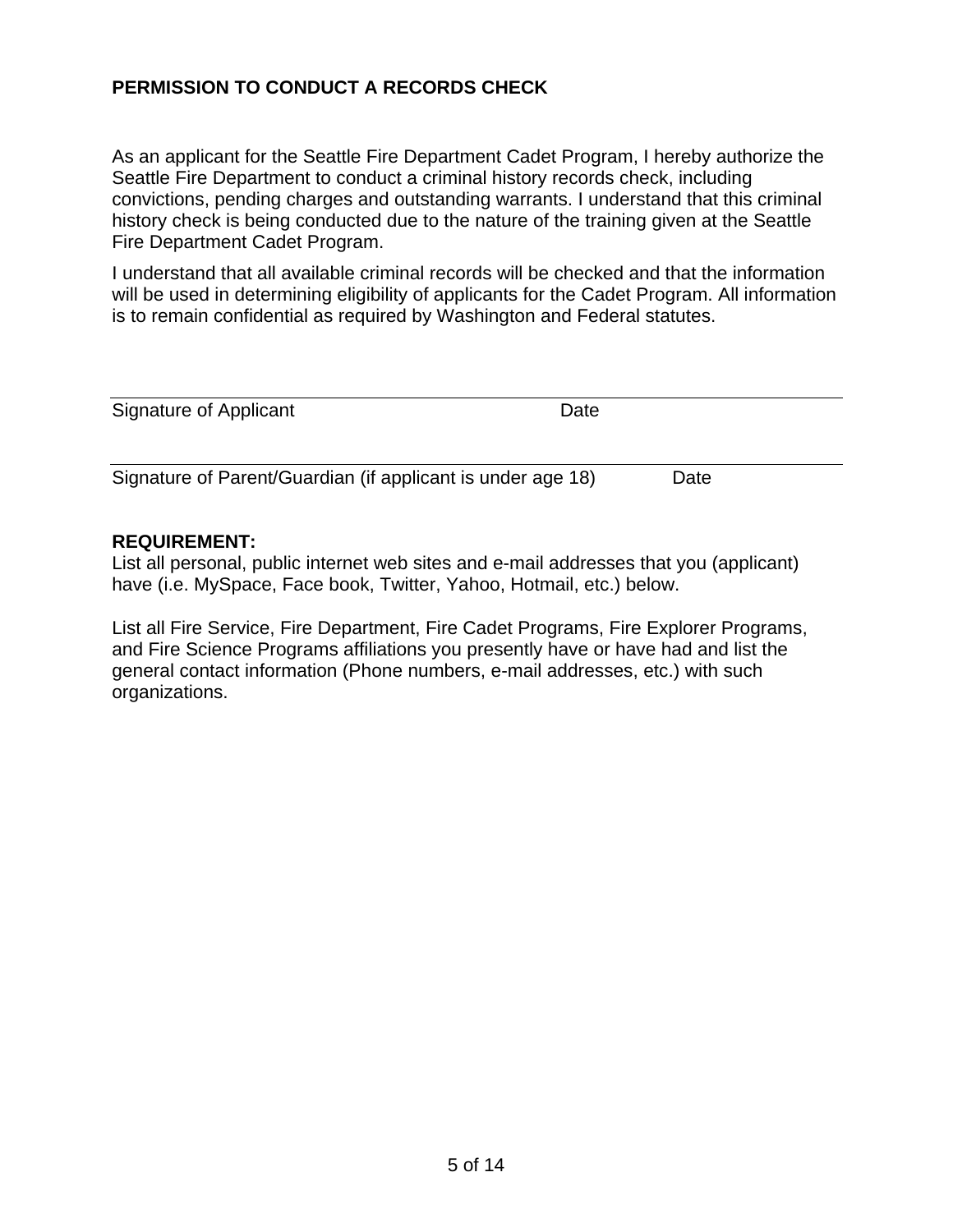

# **SEATTLE FIRE DEPARTMENT FIRE CADET PROGRAM PHYSICIAN FORM**

(Confidential Information)

(Applicant Name) \_\_\_\_\_\_\_\_\_\_\_\_\_\_\_\_\_\_\_\_\_\_\_\_\_\_\_\_ is applying for training in basic fire fighting skills and operations. Your opinion of the applicant's medical fitness for basic fire fighting training and operations is requested. There are guidelines attached for your information and reference.

I have read the "Guidelines for Physical Examination" attached to this document.

\_\_\_\_\_\_\_\_\_\_\_\_\_\_\_\_\_\_\_\_\_\_\_\_\_\_\_\_\_\_\_\_\_\_\_\_\_\_\_\_\_ (Physician Signature)

### **PHYSICIAN'S STATEMENT**

- **CAN** perform the essential tasks of basic fire fighting skills and operations described on a reasonably continuous, full time basis as of \_\_\_\_\_\_\_\_\_\_\_\_\_\_\_\_\_\_\_\_(date).
- **CAN** perform the essential tasks of the job described on a reasonably continuous basis with the following temporary restrictions as of \_\_\_\_\_\_\_\_\_\_\_\_\_\_\_ (date) for  $\Box$
- **CANNOT at this time ever** perform the essential tasks of basic fire fighting skills and operations described on a reasonably continuous basis for the following objective medical reasons:

COMMENTS:

| PHYSICIAN'S SIGNATURE    |        | <b>DATE</b> |
|--------------------------|--------|-------------|
| PHYSICIAN'S PRINTED NAME |        |             |
|                          |        |             |
| Address                  |        |             |
| Phone                    | E-mail |             |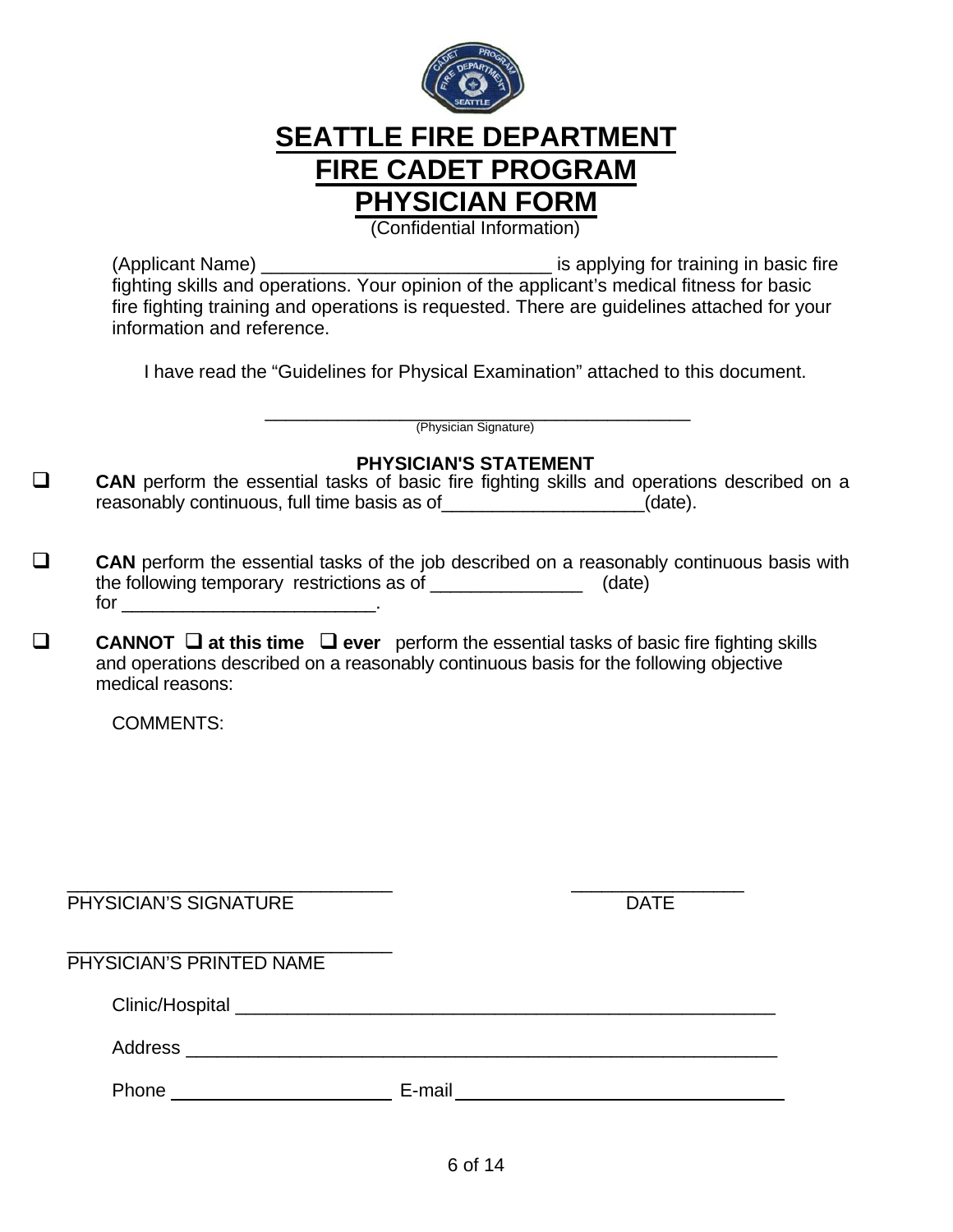# **SEATTLE FIRE DEPARTMENT CADET PROGRAM**

# **Guidelines for Physical Examination**

Basic fire fighting skills and operations can provide Cadets with an enjoyable experience in learning about a career in fire fighting. The risk of performing fire fighting skills and operations is increased by certain physical conditions, which the relationship to fire fighting skills and operations may not be readily obvious. Thus, it is important to screen Cadets for such conditions.

The potential Cadet and his or her physician must weigh the medical history, review of systems, and physical examination with the pleasure to be had by learning and performing basic fire fighting skills and operations against an increased risk of injury or death due to the individual's medical condition.

### **SYSTEMS**

**Neurological Cardiovascular** Pulmonary **Gastrointestinal Orthopaedic Hematological Otolaryngological** Behavioral Health

Seattle Fire Department Cadets learn, perform and repeat a series of drills and procedures during continuous training cycles throughout the program. Essential functions during the Cadet Program include, but are not limited to, the following:

- Extends, carries, hoists and handles a hose (charged and uncharged); collects, rolls and re-loads hose onto engine; makes and breaks couplings; replaces burst sections of hose; operates a hydrant and controls on the apparatus.
- Carries, raises, takes down and stores ground ladders ranging from 12 to 35 feet; operates and climbs an aerial ladder.
- Climbs stairs and ladders carrying equipment such as forcible entry and room fire equipment, protective gear, and uncharged hose lines with nozzles.
- Attacks simulated interior and exterior dwelling and building fires; performs forcible entry of structures.
- Extinguishes a variety of simulated interior fires, such as fires in an elevated location and fires hidden within a structure. Simulates extinguishment of vehicle, storage container, ground and other fires.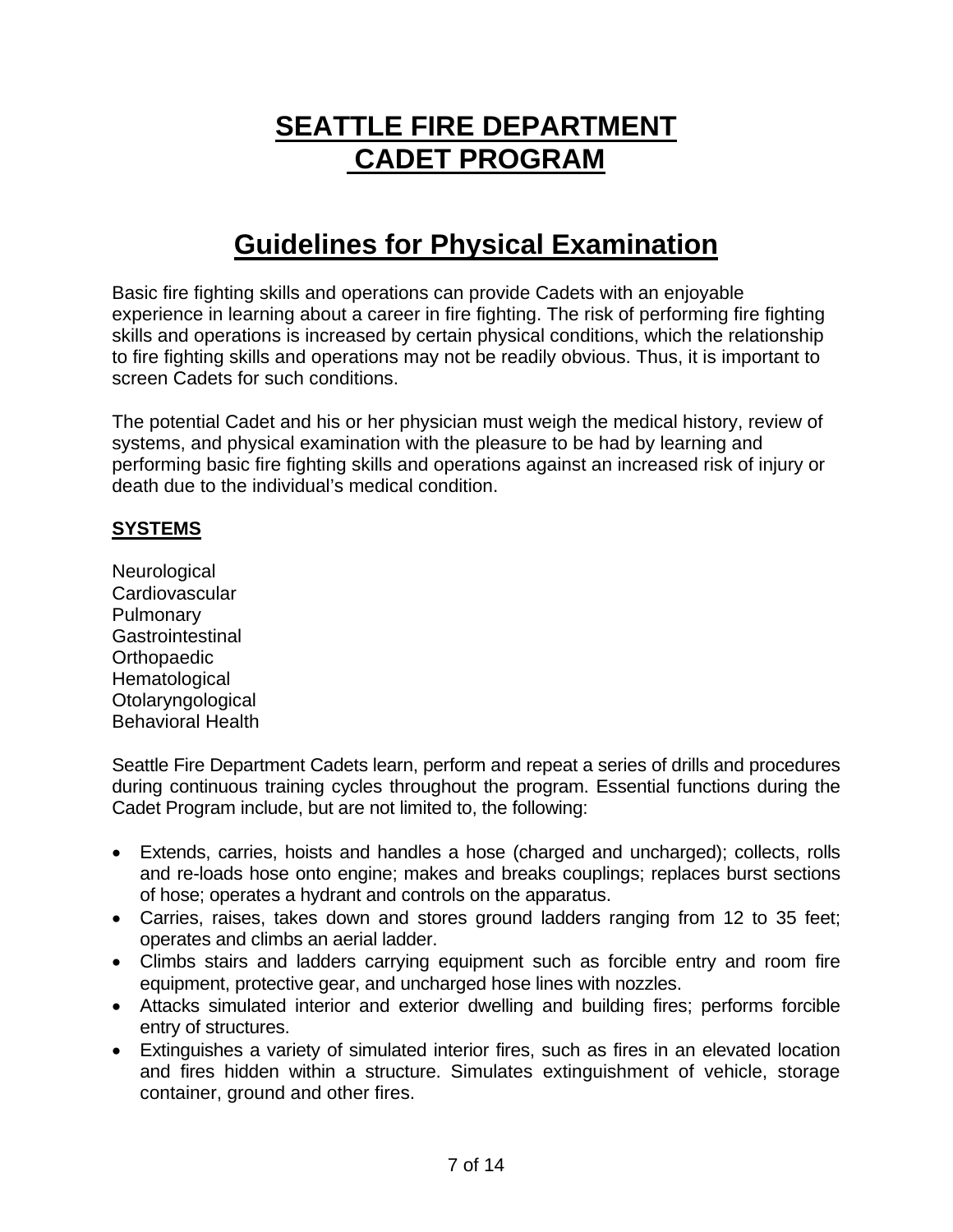- Operates extraction tools such as hydraulic jaws, ram, and cutters in a simulated motor vehicle accident scene; dismantles vehicles so as to safely extricate victims.
- Cuts or creates openings in roofs and structures to ventilate smoke/gases using power saw, ax or other tools; carries and operates equipment such as positive pressure fan and generator.
- Performs rescue operations in confined space conditions.
- Deploys, folds and/or rolls canvas and plastic tarps.
- Inspects, maintains and stores ropes; ties equipment for hoisting; ties a variety of knots, hitches and bowlines and correctly executes such procedures as required by circumstances.
- Rappels from an upper floor window and roof ledge to perform a rope rescue; uses SFD equipment and follows standard safety procedures.
- Wears and monitors a respirator (SCBA); replaces empty air cylinder; executes emergency procedures; duties may require a Cadet to wear a SCBA twenty (20) minutes to forty five (45) minutes at one time.
- Searches premises in obscured vision conditions; coordinates room to room search with crew members; rescues and removes a simulated victim weighing approximately 120 pounds by carrying it down stairs or ladders.
- Administers first aid (includes administering oxygen, assisting respirations, placing patients on backboard, administering cardiac care).
- Performs equipment checks; pulls equipment out of compartments for inspection, cleaning and maintenance; washes engines, trucks.

Cadets train for four hour training sessions. Breaks are taken as needed, depending on weather and workload.

## **PHYSICAL REQUIREMENTS OF JOB TASKS:**

NOTE: In terms of a ten (10) hour training session: **INTERMITTENT** is on an "on and off again" basis;<br>RARELY =  $1 < %$  of the time **FREQUENTLY** =  $34 - 66%$  of the time (3.4 - 6.6 hrs.) **OCCASIONALLY** = 1 - 33% of the time  $(1.0 - 3.3 \text{ hrs.})$  **CONSTANTLY** = 67-100% of the time (6.7 - 10.0 hrs.)

Percentage of training session and/or intermittence is noted if appropriate. **N/A denotes "not applicable."** Surface, body part involved, object used, weight, distance, and average/maximum times are noted below.

Overall, the physical demands of this position are considered to be: **Heavy** (50 to 100 pounds lifted/carried or force exerted occasionally; 25 to 50 pounds lifted/carried or force exerted frequently).

**Except as noted below, the physical requirements during the Cadet Program will range from Occasionally to Constantly depending on the drills, exercises or procedures being performed by a Cadet on any given day. Drills, exercises and/or procedures are continually repeated during the Cadet Program.**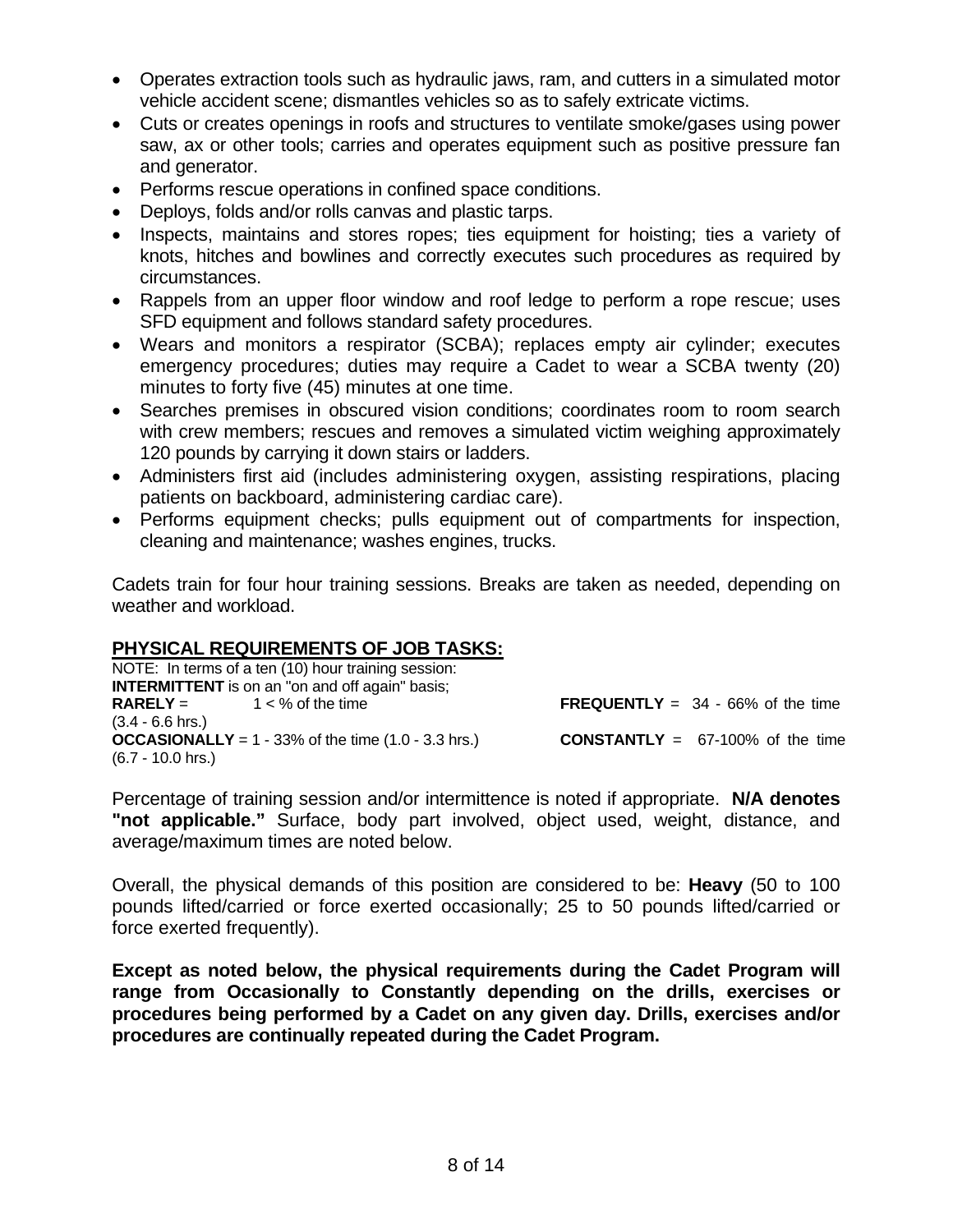**STANDING:** Dynamic standing, raising/lowering ladders, operating a fire hose, cutting ventilation holes in a roof, clearing debris, throwing/folding tarps, operating a hydrant and controls on apparatus, observing instruction.

**WALKING:** Occasionally, walking from classrooms to drills, from drill to drill, walking around apparatus to remove/replace tools, equipment and ladders.

**RUNNING:** Running from truck or engine to fire or accident scene with tools, equipment, fan or other items; running to extend and/or repair a hose; running up or down a staircase; running during a drill.

**SITTING:** Intermittent, attending training and lectures, evaluation or de-briefing sessions, riding in a truck or engine.

**DRIVING:** Intermittent, if assigned to drive apparatus to and from a drill session.

**BALANCE:** Standing on a pitched roof, rappelling, climbing ladders or stairs, suppressing fires at or near rooftops or several stories above ground, walking or running on wet or muddy surfaces, carrying a simulated victim.

**WORK AT HEIGHTS:** Cutting ventilation holes in roofs, when suppressing simulated fires at or near rooftops or several stories above ground, rappelling, climbing/standing on a ladder, standing on parked apparatus.

**CLIMB STAIRS OR LADDERS:** Deploying and climbing a ground or aerial ladder to enter a building or suppress a simulated fire; climbing stairs in a building or house to reach sources of simulated fires or to access and retrieve victims, to perform rappelling drills.

**WALK ON ROUGH GROUND or UNEVEN SURFACES:** When working at simulated fire locations that have no pavement or smooth surfaces, working on surfaces strewn with debris.

**TWIST OR TURN:** Removing and replacing protective gear, tools and equipment from the truck, removing, deploying and replacing ground ladders, moving or removing furniture or other obstacles.

**BEND/STOOP:** Unwinding hoses, laying a hose, coupling and uncoupling a hose, dismantling a vehicle, performing trench and confined space rescue drills.

**CROUCH/SQUAT:** Unwinding hoses, pulling hose, coupling and uncoupling a hose, administering first aid to a simulated victim.

**CRAWL/KNEEL:** Crawling on the floor to search for and access a victim. Kneeling to unroll hoses, laying/pulling hose, coupling and uncoupling a hose, administering first aid to a simulated victim.

**AWKWARD POSITIONS:** Reaching over or under debris to reach and remove a simulated victim, administer first aid to a simulated victim, or remove debris and obstacles at an simulated accident or simulated fire scene, rappelling.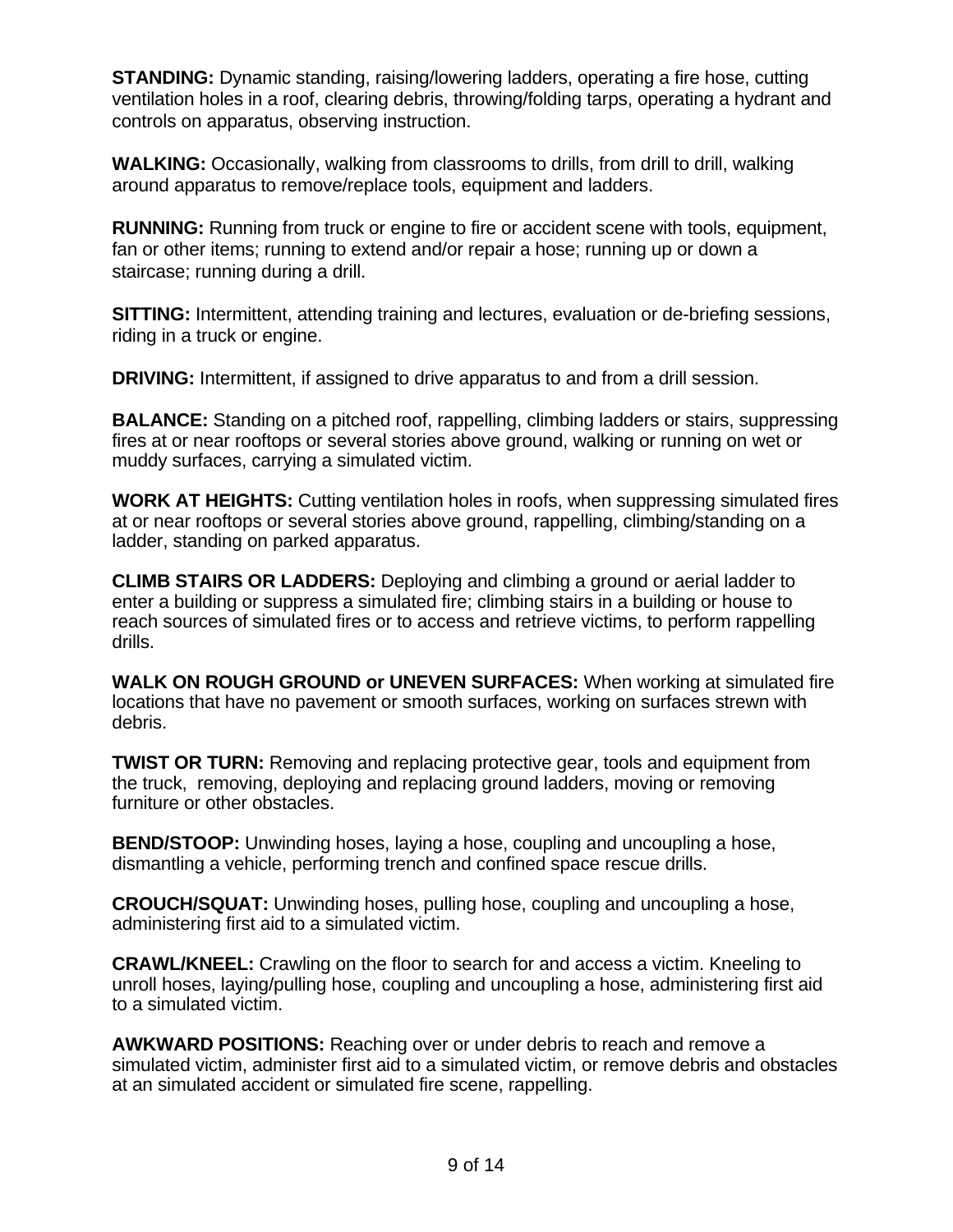**SHOULDER TO OVERHEAD:** Climbing up ground or aerial ladders, hoisting ground ladders onto shoulder, pulling up to enter a truck or engine, swinging an ax or a sledgehammer overhead.

**WAIST TO SHOULDER:** Pulling hoses off of truck or engine, carrying/using axes or other tools, moving furniture or other obstacles during search and rescue, reaching for equipment, tools and supplies in an apparatus, forcing entry into a structure.

**FLOOR TO WAIST:** Holding/carrying ground ladders, putting on boots and pants, picking up hoses from the ground, shoveling debris, handling equipment such as a generator or wet vac.

**EXTENSION/FLEXION:** Extension: pushing ladders back into trucks or engines, pushing on internal or external doors in buildings, shoving debris away at a simulated fire or a simulated MVA scene. Flexion: retrieving hoses, grasping ground ladders below waist.

**HANDLING/GRASPING:** Using hand tools and power tools, hoses, hose couplings, ropes, ladders, first aid cases, protective gear, backboards, operating pump controls, hydraulic equipment, using a thermal imager, flashlight, oxygen kit, gasping Rescue Randy.

#### **REPETITIVE USE OF HANDS/ARMS:**

- $\checkmark$  Low: <1250 movements/hr.
- \_\_\_ Medium: 1250-2500 movements/hr.
- \_\_\_ High >2500 movements/hr.

**POWER GRASPING:** Moving/pulling/operating a charged hose, clutching tools to breach a wall, lifting and carrying a ladder, grasping a chain saw.

**FINGER/FEEL:** Putting on and removing protective gear, using a self-contained breathing apparatus (SCBA), tying a variety of rope knots, operating power tools and equipment, using hose couplings.

**OPERATE FOOT CONTROL:** Intermittent, if assigned to drive apparatus.

**SPEAK/HEAR REQUIREMENTS:** Essential to be able to speak to and hear fellow Cadets and Instructors.

**VISION REQUIREMENTS:** Near and far acuity, depth perception and color distinction are essential to perform duties of this position; must be able to see and operate equipment and tools in dark and/or smoky conditions.

**PUSH:** Exerting force on or against an object in order to move it away. No. of lbs. excess of 50#

**(N) Never (R) Rarely (O) Occasionally (F) Frequently (C) Constantly** (force)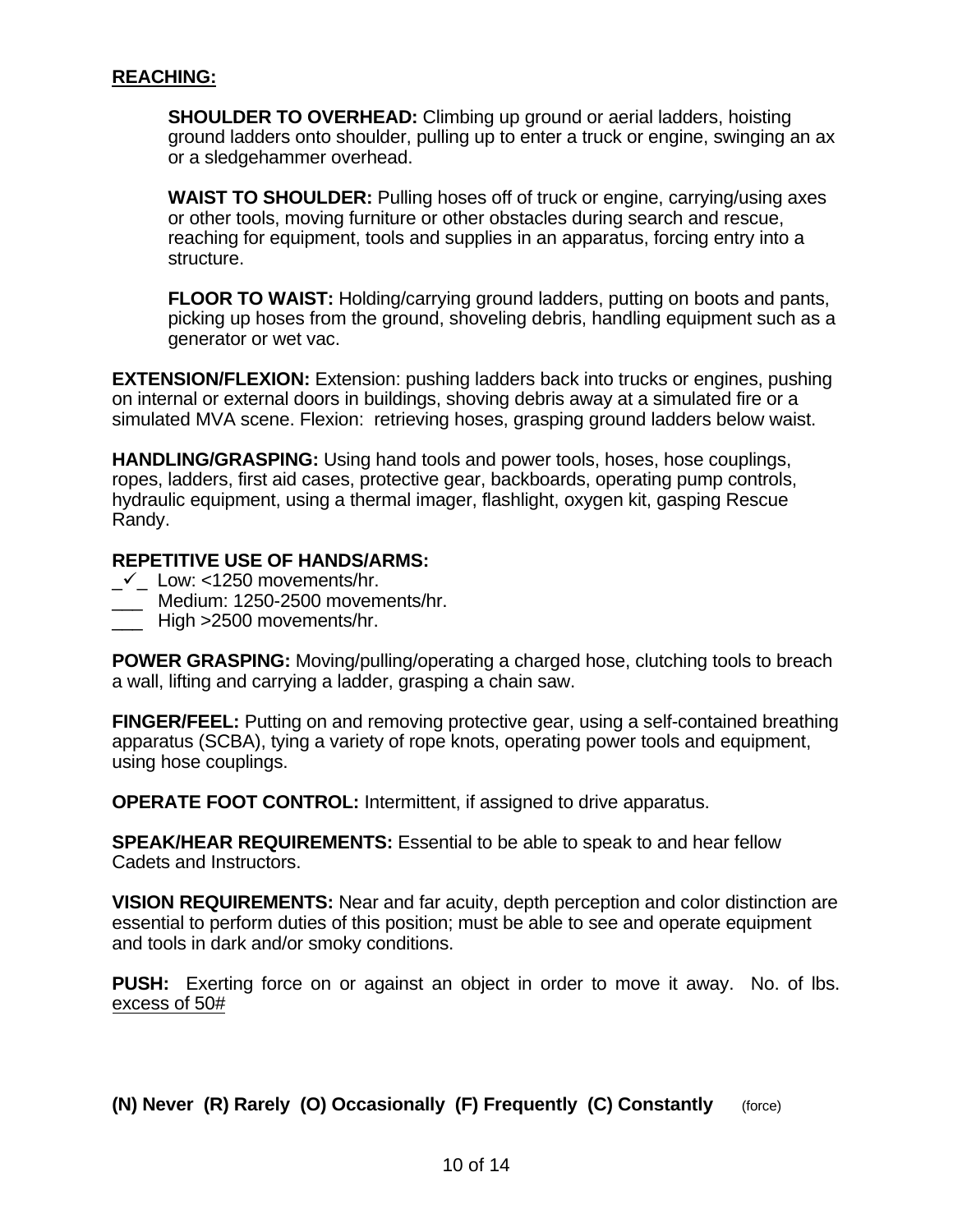**Using:** O-F arm/hand O-F leg/foot O-F whole body O-F right/left/both

Objects pushed include: debris, doors, walls and beams, furniture, ladders, victims on a backboard.

**PULL:** To draw towards oneself, in a particular direction, or into a particular position. No. of lbs. excess of 50#

(force)

# **(N) Never (R) Rarely (O) Occasionally (F) Frequently (C) Constantly**

**Using:** O-F arm/hand O-F leg/foot O-F whole body O-F right/left/both

Objects pulled include: dry and charged hoses of varying lengths, ladders, debris, doors, walls and beams, furniture, victims on a backboard, pulling rope on extension ground ladders; also pulled are victims who may or may not be on a backboard.

**LIFTING:** Sample of objects lifted include: protective gear-boots, pants, coat, helmet (28#); self-contained breathing apparatus (25#); radio + flashlight (5#); portable fire extinguisher (32#); ax and trumpet tool (weighed together: 20#); 26-foot, 3-section ladder (96#); 28-foot, 2-section ground ladder (84#); 35-foot, 3-section ground ladder (approx. 120-135#; other ground ladders include 14- and 18-foot roof ladder, 10-foot extension ladder, and 45-foot ladder); dry and charged hoses of varying lengths; Y 2½" + 2" couplings (21#); Siamese + 2" couplings (14#); hose clamp (33#); hydraulic jaws (48#); hydraulic ram (36#); hydraulic cutters (30#); fan (78#); gasoline generator (approx. 115#), 16" blade chain saw (20#); portable 8-gallon capacity wet vacuum (empty: 30#); defibrillator pack (26#); oxygen kit (14#); first aid kit (14#); thermal imager (8#); Rescue Randy simulated victim (approx. 120#)

| $1 - 10$ lbs.  | Frequently   |
|----------------|--------------|
| 11 - 20 lbs.   | Frequently   |
| 21 - 30 lbs.   | Frequently   |
| $31 - 50$ lbs. | Occasionally |
| 51 - 75 lbs.   | Occasionally |
| 76 - 100 lbs.  | Occasionally |
| $100 +$ lbs.   | Intermittent |

Most items (or victims) are lifted from ground/floor to waist level, occasionally to frequently throughout the Cadet Program.

Heaviest amount of weight lifted alone is a Rescue Randy simulated victim weighing approximately 120 lbs. and lifted repeatedly during certain exercises in the Cadet Program.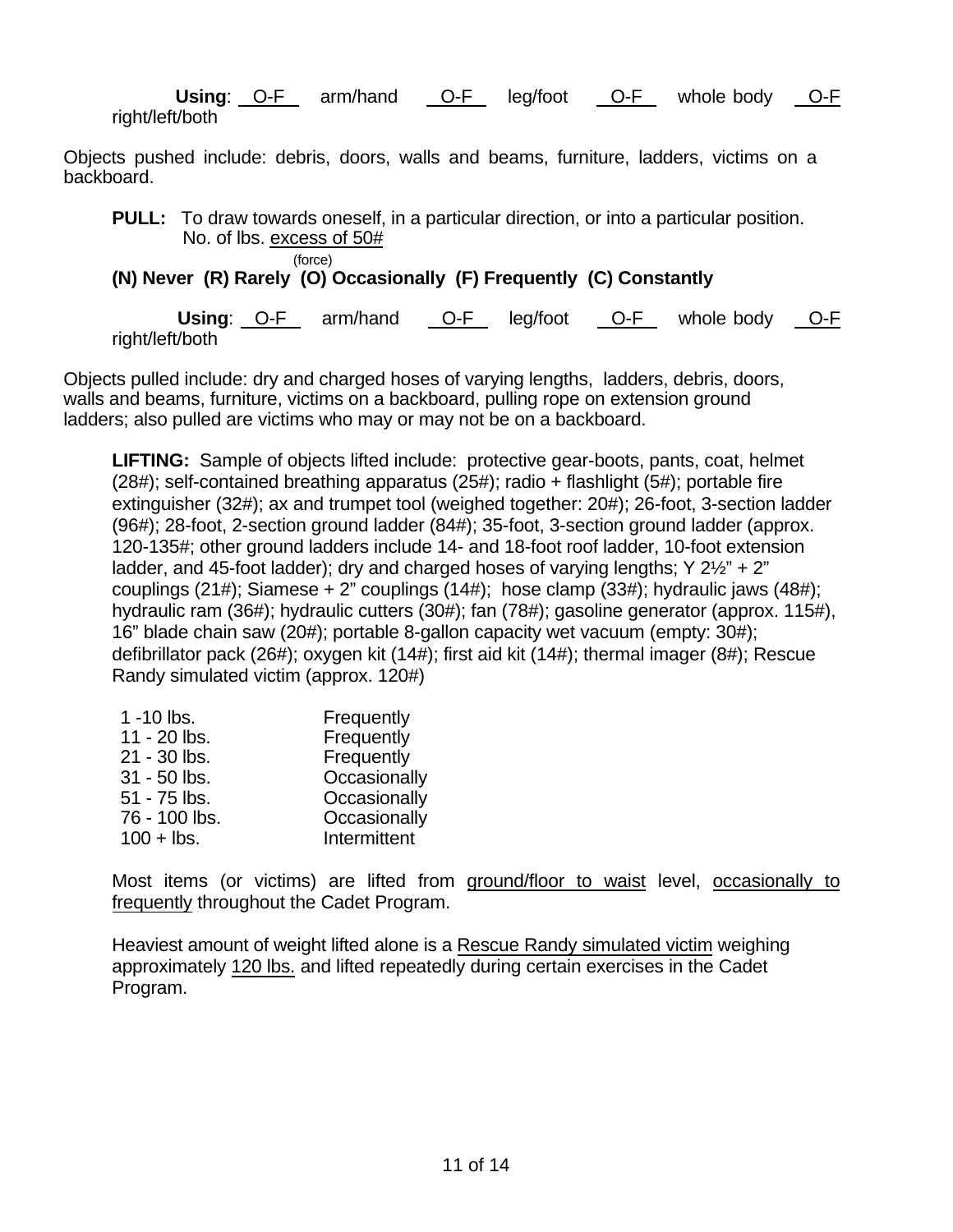**CARRYING:** Sample of objects carried include: protective gear-boots, pants, coat, helmet (28#); self-contained breathing apparatus (25#); radio + flashlight (5#); portable fire extinguisher (32#); ax and trumpet tool (weighed together: 20#); 26-foot, 3-section ladder (96#); 28-foot, 2-section ground ladder (84#); 35-foot, 3-section ground ladder (approx. 120-135#; other ground ladders include 14- and 18-foot roof ladder, 10-foot extension ladder, and 45-foot ladder); dry and charged hoses of varying lengths; Y 2½" + 2" couplings (21#); Siamese + 2" couplings (14#); hose clamp (33#); hydraulic jaws (48#); hydraulic ram (36#); hydraulic cutters (30#); fan (78#); gasoline generator (appox. 115#), 16" blade chain saw (20#); portable 8-gallon capacity wet vacuum (empty: 30#); defibrillator pack (26#); oxygen kit (14#); first aid kit (14#), thermal imager (8#); Rescue Randy simulated victim (appox. 160#).

| Frequently   |
|--------------|
| Frequently   |
| Frequently   |
| Occasionally |
| Occasionally |
| Occasionally |
| Intermittent |
|              |

The heaviest amount of weight carried is a Rescue Randy simulated victim weighing approximately 120 lbs. and carried/dragged up a flight of stairs repeatedly during certain exercises in the Cadet Program.

A Cadet must shoulder carry a 26-foot, 3-section ladder weighing 96 lbs. approximately 10 feet during certain exercises in the Cadet Program.

A Cadet must support the combined weight (53#) of protective gear and a self-contained breathing apparatus (SCBA) in addition to other weight that is carried, as warranted by conditions and tasks.

#### **TOOLS, VEHICLE OR EQUIPMENT OPERATION, MATERIALS, PRODUCTS, SUPPLIES, PROTECTIVE CLOTHING, SAFETY DEVICES ETC. REQUIRED TO PERFORM JOB, TRAINING OR PROCEDURE:**

Equipment and tools used include the following: hydraulic equipment, fan, wet vac, gasoline generators, chain saw, ground ladders, protective gear such as SCBA, helmet, boots, and coat, breathing apparatus, radio, flashlights, first aid kits, defibrillator, hoses; hand tools such as axes, crow bars, and sledgehammers.

#### **MINIMUM / PREFERRED QUALIFICATIONS:**

Be at least 16 years of age.

Cadets must be in good physical condition to successfully pass a physical ability and strength test, be subject to a complete medical exam.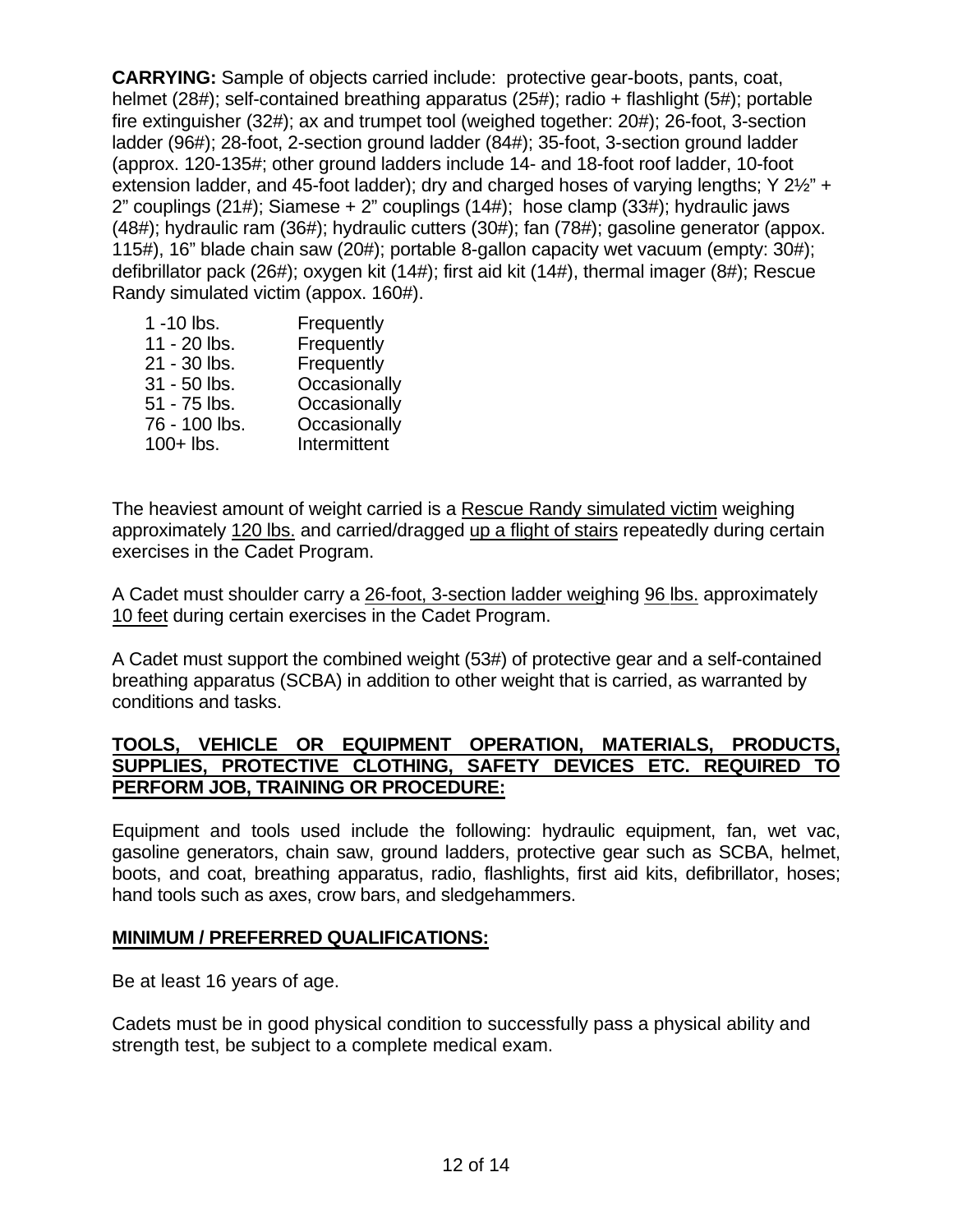## **ENVIRONMENTAL CONDITIONS:**

**FUMES, CHEMICALS, DUST, ODORS:** Exposed to simulated smoke and saw dust.

**EXPOSURE TO EXTREME CHANGES IN TEMPERATURE:** Exposed to high temperatures in enclosed spaces from wearing protective gear; normal seasonal weather changes and temperatures.

**VIBRATION:** Vibration occurs when using power equipment such as chain saw, or riding in an engine or truck.

**LIGHT:** Duties may be performed inside buildings where visibility is extremely poor due to thick smoke or electricity outage.

**NOISE:** Exposed to loud and very loud noises from pumps, engines, trucks, sirens, and loud voices from Cadet Instructors.

**VENTILATION:** Exposed to extremely poor ventilation conditions at simulated fire scenes.

**HAZARDS:** Exposed to fall hazards from climbing ladders or stairs.

**INDOOR OR OUTDOOR WORK:** 80% indoors; 20% outdoors.

**VARYING WORK SITES:** Work is performed at the Joint Training Facility, and at other training locations.

#### **COGNITIVE/PSYCHOSOCIAL REQUIREMENTS:**

The following cognitive/psychosocial functions are considered essential for the performance of the duties of this position:

- Cope with and perform in a highly regimented environment; perform under duress during timed, fast-paced drills and exercises.
- Perform under simulated chaotic and emergency situations; coherently guide and communicate with fellow Cadets under these conditions.
- Ability to maintain focus on task while integrating information from multiple, simultaneous sources such as radio communications, and communications from fellow Cadets and Instructors.
- Learn, recall, process and apply detailed information and complex emergency response protocols and instructions.
- Ability to apply abstract and critical thinking to spontaneously formulate and execute solutions to technical and complex problems.
- Organize and prioritize time, decisions, and resources.
- Adapt quickly and efficiently to changing priorities, tasks, emergencies and environmental circumstances.
- Respond to and execute orders from Instructors; ability to accept and incorporate continuous constructive criticism and evaluation from Instructors.
- Cope with heights; ability to rappel off of roofs and buildings; ascend and descend ground and aerial ladders; walk on pitched roofs.